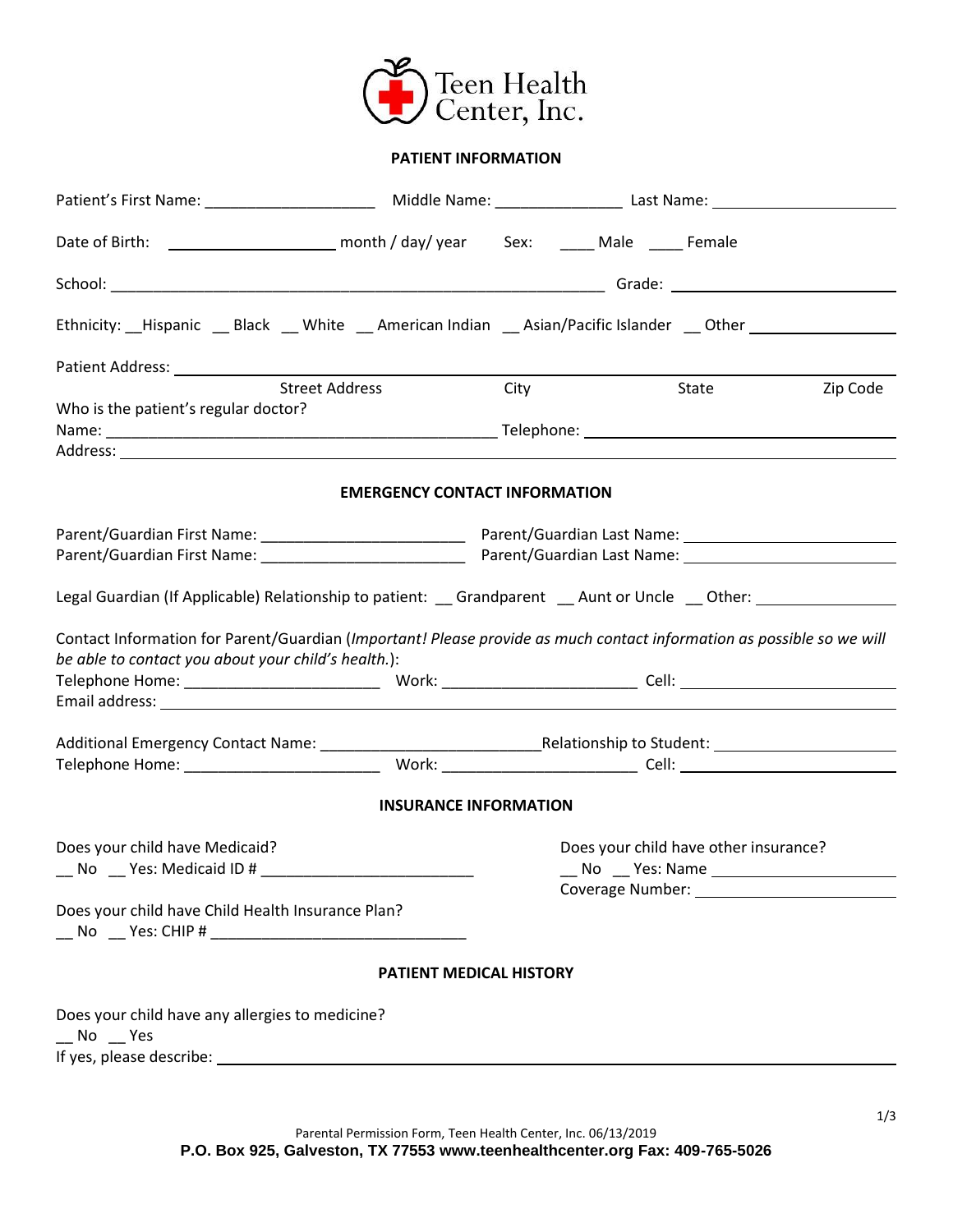| Does your child have allergies, sensitivities, or reactions to any substances |    |     |
|-------------------------------------------------------------------------------|----|-----|
| such as food, mold, pollen, animal dander, dust or insects?                   | No | Yes |
| Does your child have asthma?                                                  | No | Yes |
| Has your child ever had a seizure?                                            | No | Yes |
| Does your child have diabetes?                                                | No | Yes |
| Does your child have any known heart condition?                               | No | Yes |
| Has your child ever had to stay overnight in the hospital?                    | No | Yes |
| Has your child ever had surgery?                                              | No | Yes |
| Has your child suffered from any trauma or severe injury?                     | No | Yes |
| Has your child had any mental health issues?                                  | No | Yes |
| Does your child have any other health problems?                               | No | Yes |
| Please explain any "yes" responses:                                           |    |     |
|                                                                               |    |     |

### **FAMILY HEALTH AND SOCIAL HISTORY**

| Has any family member had heart disease before age 50?  | Nο | Yes  |
|---------------------------------------------------------|----|------|
| Does any family member have Tuberculosis (TB)?          | N٥ | Yes  |
| Have there been any mental health issues in the family? | Nο | Yes  |
| Does any family member smoke tobacco in the home?       | N٥ | Yes. |

Please explain any "yes" responses:

### **AUTHORIZATION FOR SPECIFIC HEALTH CARE SERVICES**

\_\_\_\_\_\_\_\_\_\_\_\_\_\_\_\_\_\_\_\_\_\_\_\_\_\_\_\_\_\_\_\_\_\_\_\_\_\_\_\_\_\_\_\_\_\_\_\_\_\_\_\_\_\_\_\_\_\_\_\_\_\_\_\_\_\_\_\_\_\_\_\_\_\_\_\_\_\_\_\_\_\_\_\_\_\_\_\_\_\_\_\_\_\_\_\_\_\_

Please complete:

- My child (Please CIRCLE one) **MAY** or **MAY NOT** receive services such as: routine physical examinations, weight/fitness program, TB skin test, immunizations, management of minor illnesses and injuries - including laboratory tests and medications, and general health education.
- My child (Please CIRCLE one) **MAY** or **MAY NOT** receive counseling for the treatment of mental health and developmental conditions, which may include evaluation, diagnosis, and if necessary, referrals.
- My child (Please CIRCLE one) **MAY** or **MAY NOT** receive medications for the treatment of mental health and developmental conditions, which may include evaluation, diagnosis, and if necessary, referrals. Parent must be present for child to receive medications.
- My child (Please CIRCLE one) **MAY** or **MAY NOT** receive reproductive services including family planning, birth control, and condoms.
- My child (Please CIRCLE one) **MAY** or **MAY NOT** receive counseling and testing for the HIV/AIDS virus.